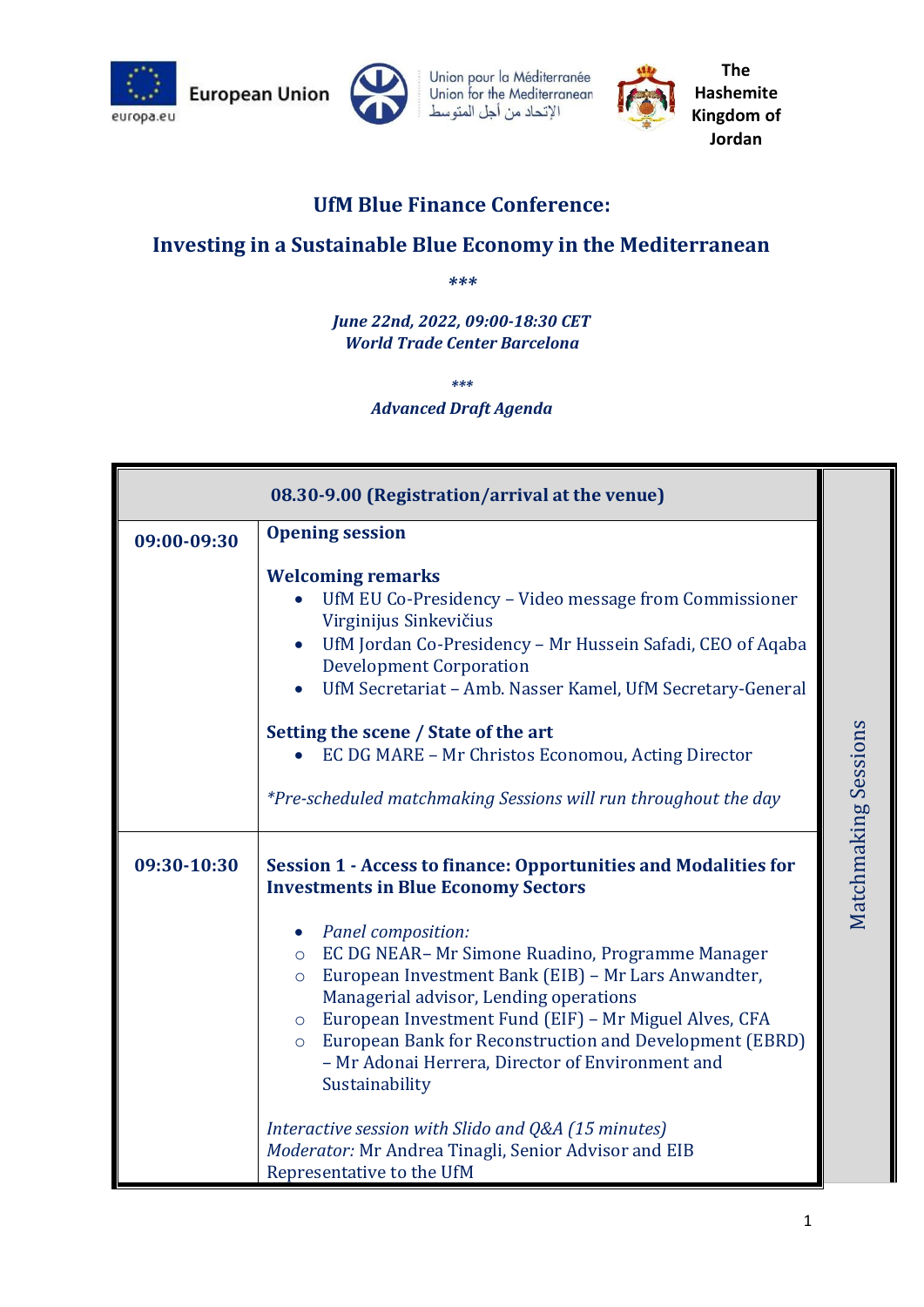

**European Union** 



Union pour la Méditerranée<br>Union for the Mediterranean<br>الإتحاد من أجل المتوسط



**The Hashemite Kingdom of Jordan**

| Coffee break (10:30-11:00) |                                                                                                                                                                                                                                                                                                                                                                                                                                                                                                                                                                                                                                                                                                                                                                                                                                                  |  |
|----------------------------|--------------------------------------------------------------------------------------------------------------------------------------------------------------------------------------------------------------------------------------------------------------------------------------------------------------------------------------------------------------------------------------------------------------------------------------------------------------------------------------------------------------------------------------------------------------------------------------------------------------------------------------------------------------------------------------------------------------------------------------------------------------------------------------------------------------------------------------------------|--|
| 11:00-12:45                | <b>Session 2 - Access to finance: Opportunities and Modalities for</b><br><b>Investments in Blue Economy Sectors (continued)</b><br><b>Panel composition:</b><br>$\bullet$<br>Cassa Depositi e Prestiti - Mr Francesco Masera, Responsible<br>$\circ$<br>for Business Development and International Cooperation<br>AFD (tbc)<br>$\circ$<br>Compañía Española de Financiación del Desarrollo<br>$\circ$<br>(COFIDES) - Mr Rafael Matos, Head of Sustainability and<br><b>Impact Investing</b><br>National Bank of Egypt - Mr Sobhy Mahfouz, Deputy General<br>$\circ$<br>Manager<br>Hellenic Development Bank of Investments (HDBI) - Mr<br>$\circ$<br>Alexander Panagiotopoulos, Investment Director<br>Interactive session with Slido and Q&A (15 minutes)<br>Moderator: Mr Andrea Tinagli, Senior Advisor and EIB<br>Representative to the UfM |  |
| Lunch break (12:45-13:45)  |                                                                                                                                                                                                                                                                                                                                                                                                                                                                                                                                                                                                                                                                                                                                                                                                                                                  |  |
| 13:45-15:00                | <b>Session 3 - Private Investment</b><br>Panel composition:<br>$\bullet$<br>World Ocean Council - Mr Paul Holthus, Founding President<br>$\circ$<br>and CEO<br>the DOCK- Ms Maayan Rosenboim, Associate<br>Ammera Capital Management - Mr Thor Talseth, CEO,<br>$\circ$<br>Avramar<br>UNDP Regional Bureau for Arab States (RBAS) Regional Hub<br>$\circ$<br>- Mr Vito Intini, Regional Lead Economist<br>Interactive session with Slido and Q&A (15 minutes)<br>Moderator: Ms Sevtap Özdoğan Maritime Expert at the Ministry of<br><b>Transport and Infrastructure, Turkey</b>                                                                                                                                                                                                                                                                  |  |
| Coffee break (15:00-15:30) |                                                                                                                                                                                                                                                                                                                                                                                                                                                                                                                                                                                                                                                                                                                                                                                                                                                  |  |